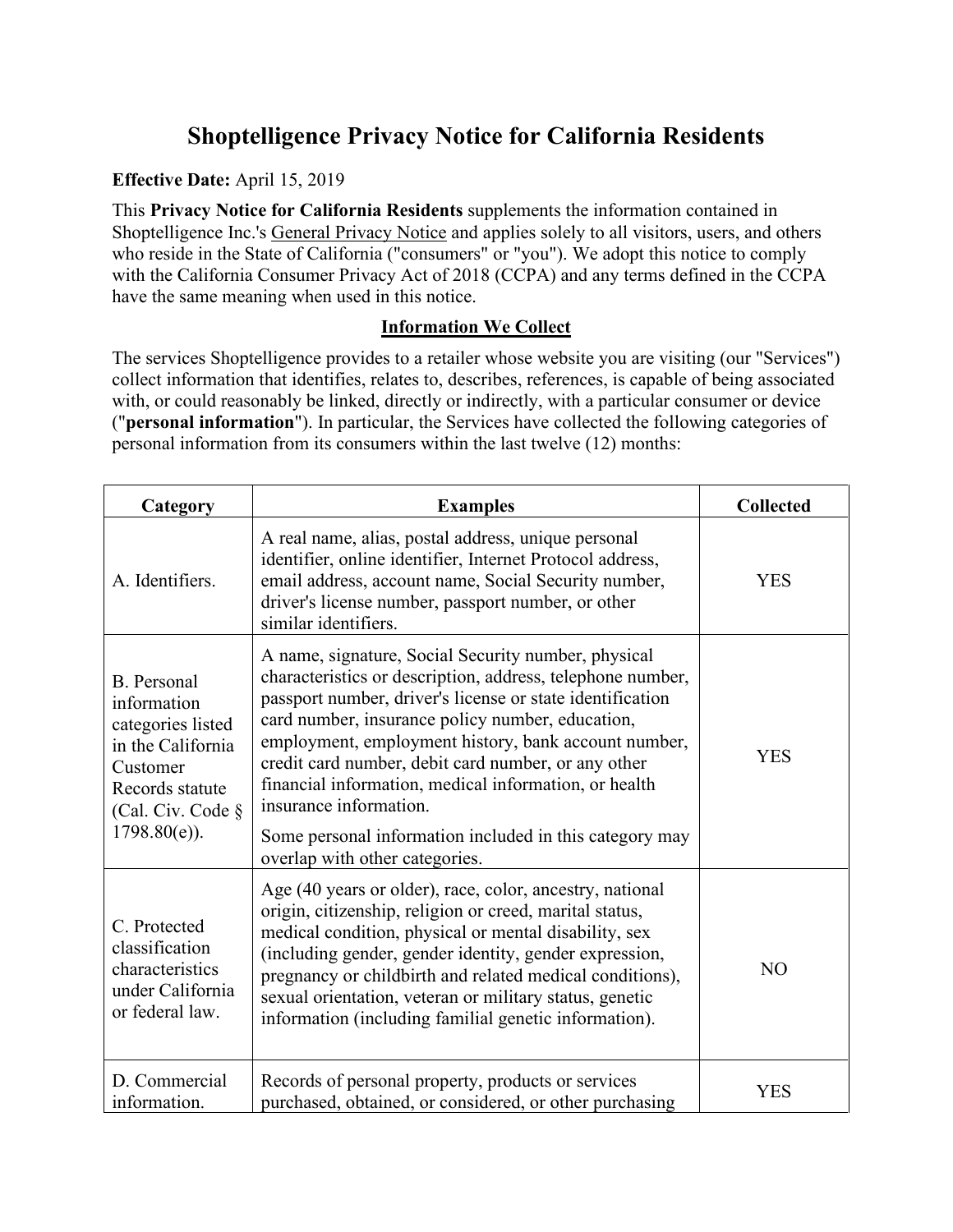|                                                                                                                                                                  | or consuming histories or tendencies.                                                                                                                                                                                                                                                                                                          |                |
|------------------------------------------------------------------------------------------------------------------------------------------------------------------|------------------------------------------------------------------------------------------------------------------------------------------------------------------------------------------------------------------------------------------------------------------------------------------------------------------------------------------------|----------------|
| E. Biometric<br>information.                                                                                                                                     | Genetic, physiological, behavioral, and biological<br>characteristics, or activity patterns used to extract a<br>template or other identifier or identifying information,<br>such as, fingerprints, faceprints, and voiceprints, iris or<br>retina scans, keystroke, gait, or other physical patterns,<br>and sleep, health, or exercise data. | N <sub>O</sub> |
| F. Internet or<br>other similar<br>network activity.                                                                                                             | Browsing history, search history, information on a<br>consumer's interaction with a website, application, or<br>advertisement.                                                                                                                                                                                                                 | <b>YES</b>     |
| G. Geolocation<br>data.                                                                                                                                          | Physical location or movements.                                                                                                                                                                                                                                                                                                                | <b>YES</b>     |
| H. Sensory data.                                                                                                                                                 | Audio, electronic, visual, thermal, olfactory, or similar<br>information.                                                                                                                                                                                                                                                                      | NO             |
| I. Professional or<br>employment-<br>related<br>information.                                                                                                     | Current or past job history or performance evaluations.                                                                                                                                                                                                                                                                                        | N <sub>O</sub> |
| J. Non-public<br>education<br>information (per<br>the Family<br>Educational<br>Rights and<br>Privacy Act (20<br>U.S.C. Section<br>1232g, 34 C.F.R.<br>Part 99)). | Education records directly related to a student<br>maintained by an educational institution or party acting<br>on its behalf, such as grades, transcripts, class lists,<br>student schedules, student identification codes, student<br>financial information, or student disciplinary records.                                                 | N <sub>O</sub> |
| K. Inferences<br>drawn from other<br>personal<br>information.                                                                                                    | Profile reflecting a person's preferences, characteristics,<br>psychological trends, predispositions, behavior, attitudes,<br>intelligence, abilities, and aptitudes.                                                                                                                                                                          | <b>YES</b>     |

Personal information does not include:

- Publicly available information from government records.
- Deidentified or aggregated consumer information.
- Information excluded from the CCPA's scope, like:
	- health or medical information covered by the Health Insurance Portability and Accountability Act of 1996 (HIPAA) and the California Confidentiality of Medical Information Act (CMIA) or clinical trial data;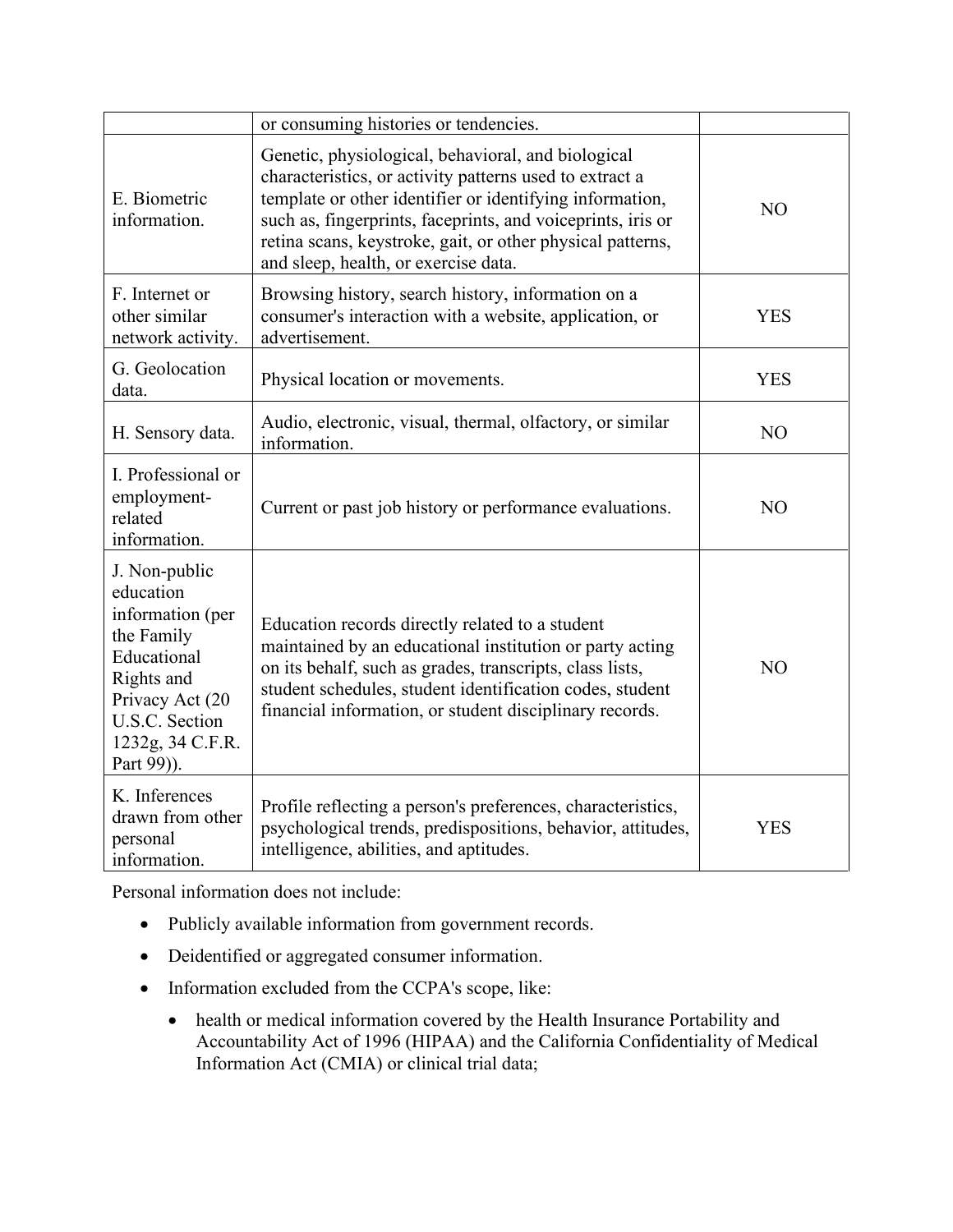• personal information covered by certain sector-specific privacy laws, including the Fair Credit Reporting Act (FRCA), the Gramm-Leach-Bliley Act (GLBA) or California Financial Information Privacy Act (FIPA), and the Driver's Privacy Protection Act of 1994.

Shoptelligence obtains the categories of personal information listed above from the following categories of sources:

- Directly from you. For example, from forms you complete or products and services you purchase.
- Indirectly from you. For example, from observing your actions on our Website.

# **Use of Personal Information**

We may use, sell, or disclose the personal information we collect for one or more of the following business purposes:

- To fulfill or meet the reason you provided the information. For example, if you share your name and contact information to request a price quote or ask a question about our products or services, we will use that personal information to respond to your inquiry. If you provide your personal information to purchase a product or service, we will use that information to process your payment and facilitate delivery. We may also save your information to facilitate new product orders or process returns.
- To provide, support, personalize, and develop our Website, products, and services.
- To personalize your experience with the Services and to deliver content and product and service offerings relevant to your interests, including targeted offers and ads through our Website, third-party sites, and via email or text message (with your consent, where required by law).
- For testing, research, analysis, and product development, including to develop and improve our Services, products, and services.
- To respond to law enforcement requests and as required by applicable law, court order, or governmental regulations.
- As described to you when collecting your personal information or as otherwise set forth in the CCPA.
- To evaluate or conduct a merger, divestiture, restructuring, reorganization, dissolution, or other sale or transfer of some or all of Shoptelligence's assets, whether as a going concern or as part of bankruptcy, liquidation, or similar proceeding, in which personal information held by Shoptelligence about our Services users is among the assets transferred.

Shoptelligence will not collect additional categories of personal information or use the personal information we collected for materially different, unrelated, or incompatible purposes without providing you notice.

# **Sharing Personal Information**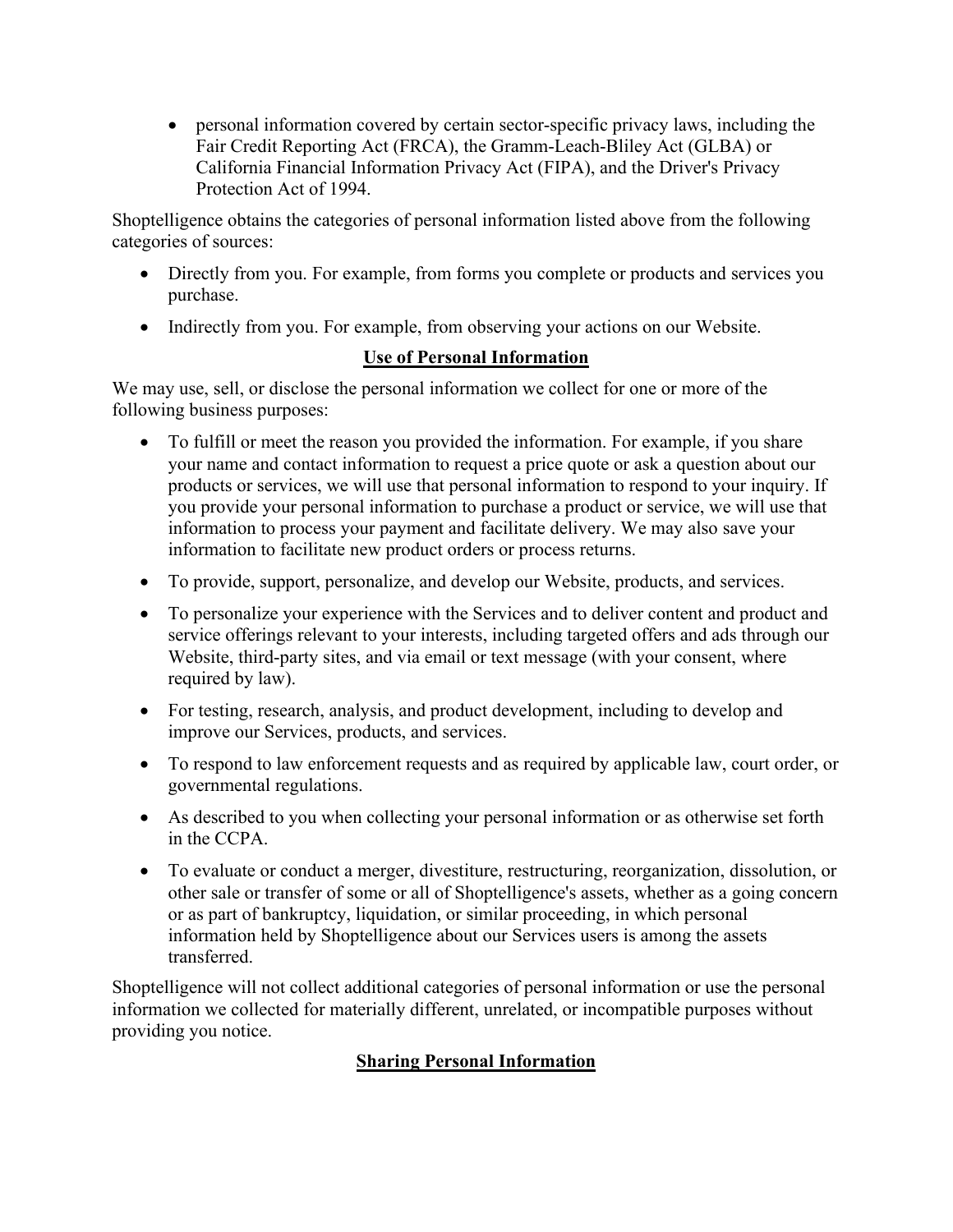Shoptelligence may disclose your personal information to a third party for a business purpose or sell your personal information, subject to your right to opt-out of those sales (see Personal Information Sales Opt-Out and Opt-In Rights). When we disclose personal information for a business purpose, we enter a contract that describes the purpose and requires the recipient to both keep that personal information confidential and not use it for any purpose except performing the contract.

We share your personal information with the following categories of third parties:

- Service providers.
- Data aggregators.
- Retailers on whose websites you have used our Services.

#### *Disclosures of Personal Information for a Business Purpose*

In the preceding twelve (12) months, Company has disclosed some of the following categories of personal information for a business purpose:

Category A: Identifiers.

Category B: California Customer Records personal information categories.

Category C: Protected classification characteristics under California or federal law.

Category D: Commercial information.

Category E: Biometric information.

Category G: Geolocation data.

Category H: Sensory data.

Category I: Professional or employment-related information.

Category J: Non-public education information.

Category K: Inferences drawn from other personal information.

We disclose your personal information for a business purpose to the following categories of third parties:

- Service providers.
- Retailers on whose websites you have used our Services.

#### *Sales of Personal Information*

In the preceding twelve (12) months, Company had not sold personal information:

- A. Identifiers.
- B. California Customer Records personal information categories.
- C. Protected classification characteristics under California or federal law.
- D. Commercial information.
- E. Biometric information.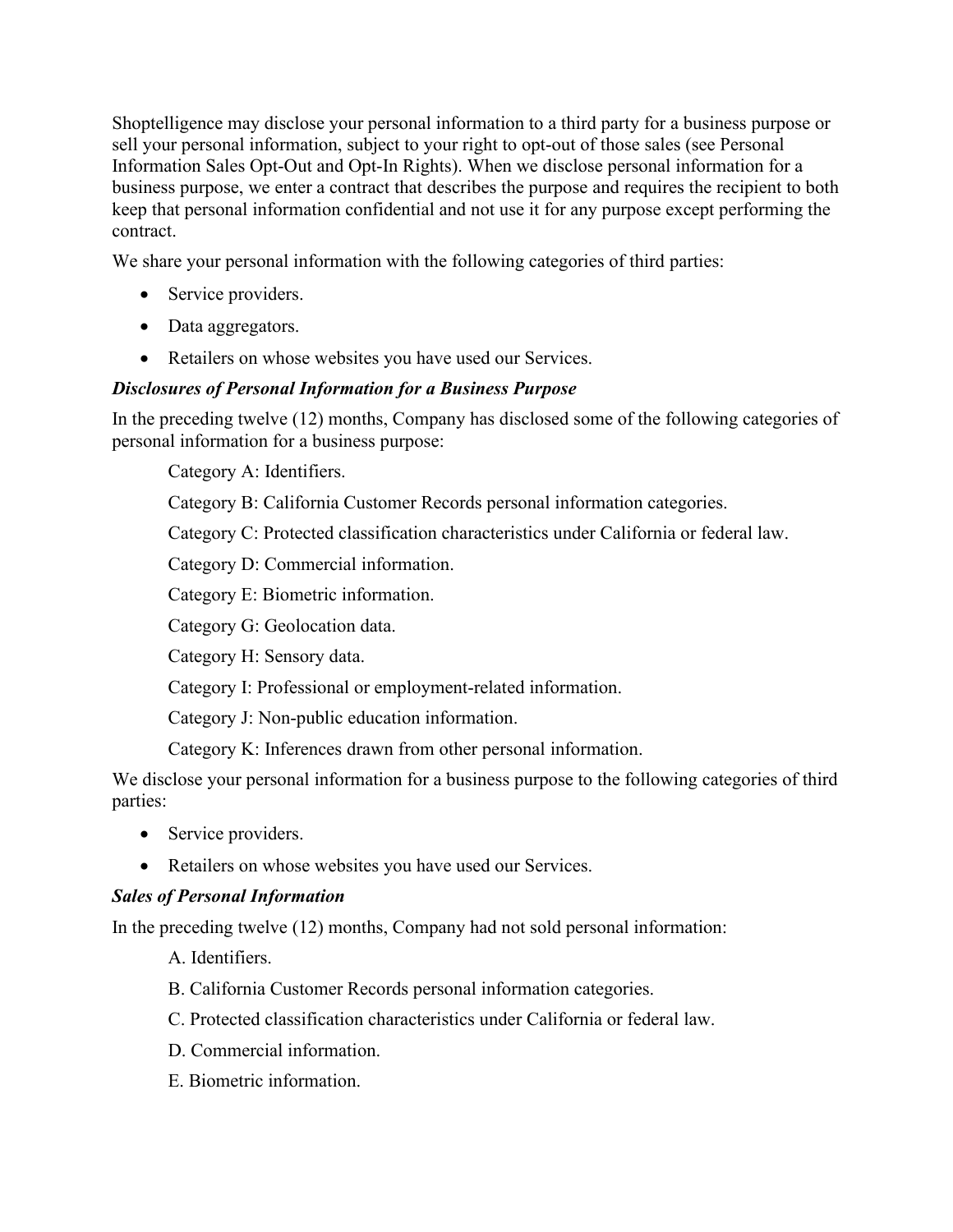- F. Internet or other similar network activity.
- G. Geolocation data.
- H. Sensory data.
- I. Professional or employment-related information.
- J. Non-public education information.
- K. Inferences drawn from other personal information.

We sell your personal information to the following categories of third parties:

- Data aggregators.
- Retailers on whose websites you have used our Services.

## **Your Rights and Choices**

The CCPA provides consumers (California residents) with specific rights regarding their personal information. This section describes your CCPA rights and explains how to exercise those rights.

## *Access to Specific Information and Data Portability Rights*

You have the right to request that Shoptelligence disclose certain information to you about our collection and use of your personal information over the past 12 months. Once we receive and confirm your verifiable consumer request (see *[Exercising Access, Data Portability, and Deletion](#page-5-0)  [Rights](#page-5-0)*), we will disclose to you:

- The categories of personal information we collected about you.
- The categories of sources for the personal information we collected about you.
- Our business or commercial purpose for collecting or selling that personal information.
- The categories of third parties with whom we share that personal information.
- The specific pieces of personal information we collected about you (also called a data portability request).
- If we sold or disclosed your personal information for a business purpose, two separate lists disclosing:
	- sales, identifying the personal information categories that each category of recipient purchased; and
	- disclosures for a business purpose, identifying the personal information categories that each category of recipient obtained.

# *Deletion Request Rights*

You have the right to request that Shoptelligence delete any of your personal information that we collected from you and retained, subject to certain exceptions. Once we receive and confirm your verifiable consumer request (see *[Exercising Access, Data Portability, and Deletion Rights](#page-5-0)*), we will delete (and direct our service providers to delete) your personal information from our records, unless an exception applies.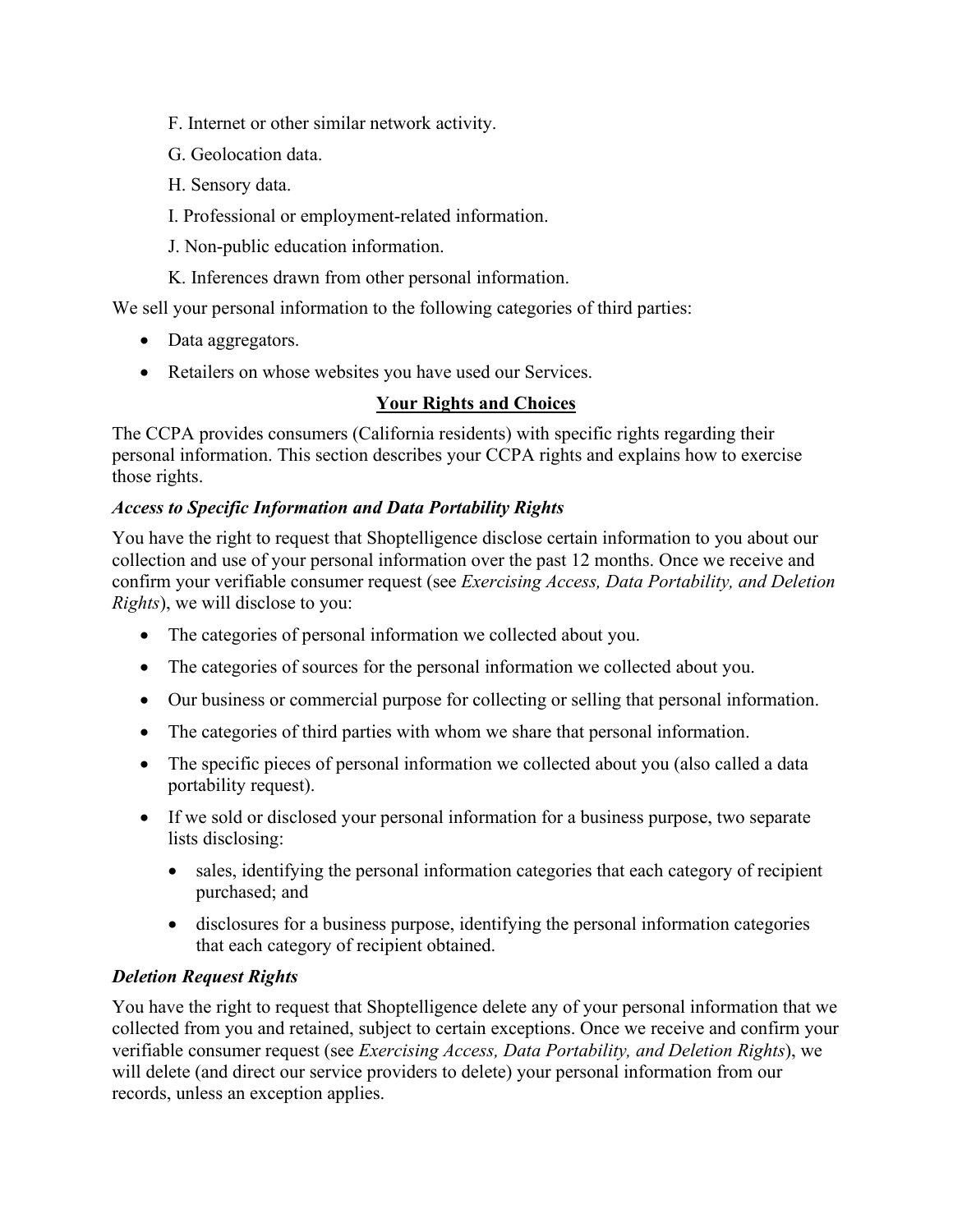We may deny your deletion request if retaining the information is necessary for us or our service provider(s) to:

- 1. Complete the transaction for which we collected the personal information, provide a good or service that you requested, take actions reasonably anticipated within the context of our ongoing business relationship with you, or otherwise perform our contract with you.
- 2. Detect security incidents, protect against malicious, deceptive, fraudulent, or illegal activity, or prosecute those responsible for such activities.
- 3. Debug products to identify and repair errors that impair existing intended functionality.
- 4. Exercise free speech, ensure the right of another consumer to exercise their free speech rights, or exercise another right provided for by law.
- 5. Comply with the California Electronic Communications Privacy Act (Cal. Penal Code § 1546 *et. seq.*).
- 6. Engage in public or peer-reviewed scientific, historical, or statistical research in the public interest that adheres to all other applicable ethics and privacy laws, when the information's deletion may likely render impossible or seriously impair the research's achievement, if you previously provided informed consent.
- 7. Enable solely internal uses that are reasonably aligned with consumer expectations based on your relationship with us.
- 8. Comply with a legal obligation.
- 9. Make other internal and lawful uses of that information that are compatible with the context in which you provided it.

# <span id="page-5-0"></span>*Exercising Access, Data Portability, and Deletion Rights*

To exercise the access, data portability, and deletion rights described above, please submit a verifiable consumer request to us by either:

- Visiting [www.shoptelligence.com](http://www.shoptelligence.com/)
- Emailing privacy $@$ shoptelligence.com

Only you, or a person registered with the California Secretary of State that you authorize to act on your behalf, may make a verifiable consumer request related to your personal information. You may also make a verifiable consumer request on behalf of your minor child.

You may only make a verifiable consumer request for access or data portability twice within a 12-month period. The verifiable consumer request must:

- Provide sufficient information that allows us to reasonably verify you are the person about whom we collected personal information or an authorized representative.
- Describe your request with sufficient detail that allows us to properly understand, evaluate, and respond to it.

We cannot respond to your request or provide you with personal information if we cannot verify your identity or authority to make the request and confirm the personal information relates to you.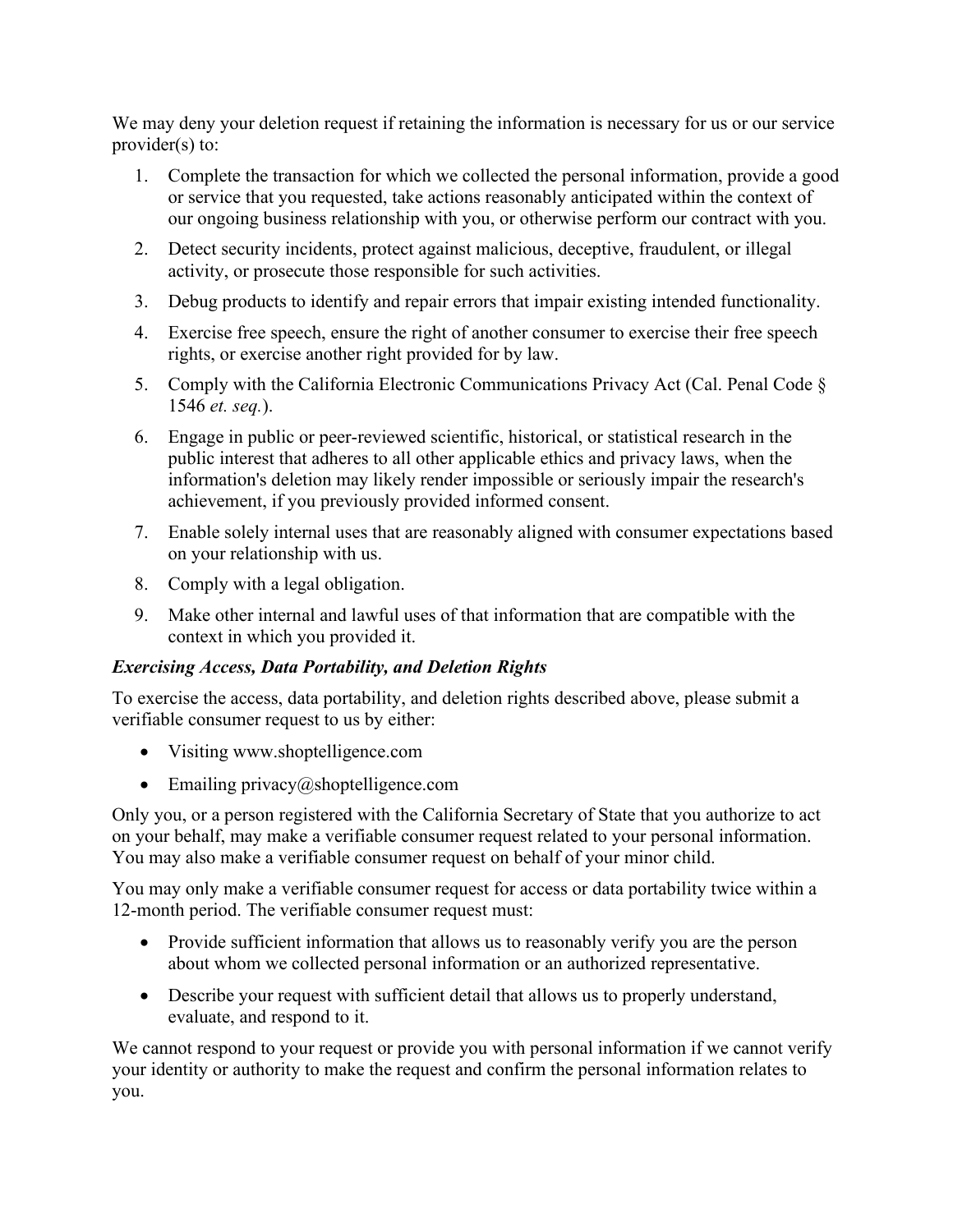Making a verifiable consumer request does not require you to create an account with us.

We will only use personal information provided in a verifiable consumer request to verify the requestor's identity or authority to make the request.

For instructions on exercising sale opt-out rights, see *[Personal Information Sales Opt-Out and](#page-6-0)  [Opt-In Rights](#page-6-0)*.

## *Response Timing and Format*

We endeavor to respond to a verifiable consumer request within forty-five (45) days of its receipt. If we require more time (up to 90 days), we will inform you of the reason and extension period in writing.

We will deliver our written response electronically, at your option.

Any disclosures we provide will only cover the 12-month period preceding the verifiable consumer request's receipt. The response we provide will also explain the reasons we cannot comply with a request, if applicable. For data portability requests, we will select a format to provide your personal information that is readily useable and should allow you to transmit the information from one entity to another entity without hindrance, specifically via PDF.

We do not charge a fee to process or respond to your verifiable consumer request unless it is excessive, repetitive, or manifestly unfounded. If we determine that the request warrants a fee, we will tell you why we made that decision and provide you with a cost estimate before completing your request.

## <span id="page-6-0"></span>*Personal Information Sales Opt-Out and Opt-In Rights*

If you are 16 years of age or older, you have the right to direct us to not sell your personal information at any time (the "right to opt-out"). We do not sell the personal information of consumers we actually know are less than 16 years of age, unless we receive affirmative authorization (the "right to opt-in") from either the consumer who is between 13 and 16 years of age, or the parent or guardian of a consumer less than 13 years of age. Consumers who opt-in to personal information sales may opt-out of future sales at any time.

To exercise the right to opt-out, you (or your authorized representative) may submit a request to us by clicking [here.](mailto:privacy@shoptelligence.com?subject=Do%20Not%20Sell%20My%20Personal%20Information)

Once you make an opt-out request, we will wait at least twelve (12) months before asking you to reauthorize personal information sales. However, you may change your mind and opt back in to personal information sales at any time by clicking [here.](mailto:privacy@shoptelligence.com?subject=I%20Authorize%20Selling%20My%20Personal%20Information)

You do not need to create an account with us to exercise your opt-out rights. We will only use personal information provided in an opt-out request to review and comply with the request.

#### **Non-Discrimination**

We will not discriminate against you for exercising any of your CCPA rights. Unless permitted by the CCPA, we will not:

- Deny you goods or services.
- Charge you different prices or rates for goods or services, including through granting discounts or other benefits, or imposing penalties.